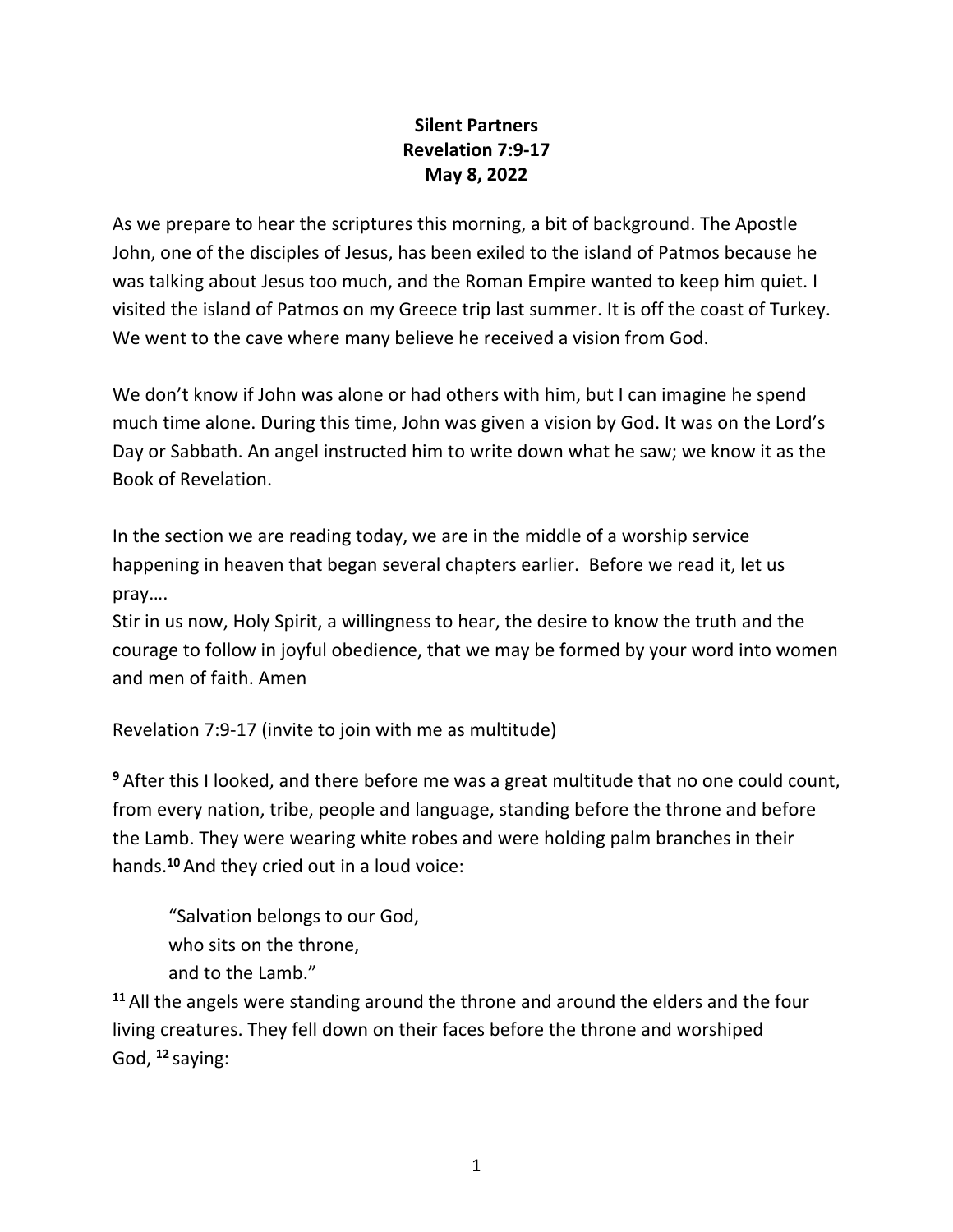"Amen! Praise and glory and wisdom and thanks and honor and power and strength be to our God for ever and ever."

**<sup>13</sup>** Then one of the elders asked me, "These in white robes—who are they, and where did they come from?"

**<sup>14</sup>** I answered, "Sir, you know."

And he said, "These are they who have come out of the great tribulation; they have washed their robes and made them white in the blood of the Lamb. **<sup>15</sup>** Therefore,

"they are before the throne of God and serve him day and night in his temple; and he who sits on the throne will shelter them with his presence. **<sup>16</sup>** 'Never again will they hunger; never again will they thirst. The sun will not beat down on them,' nor any scorching heat. **<sup>17</sup>** For the Lamb at the center of the throne will be their shepherd; 'he will lead them to springs of living water.' 'And God will wipe away every tear from their eyes.'"

The Word of the Lord. Thanks be to God.

This is an amazing passage with so many details. One of the hardest things for a preacher is to not share all the wonderful things he, or she, discovered while studying the passage. I try to discipline myself to taking one idea from the passage and elaborating on just that one point. I don't know how many times as I finish writing, I go back and delete the wonderful parts that do not support my point. My finger hovers over the delete key agonizing over the loss to come.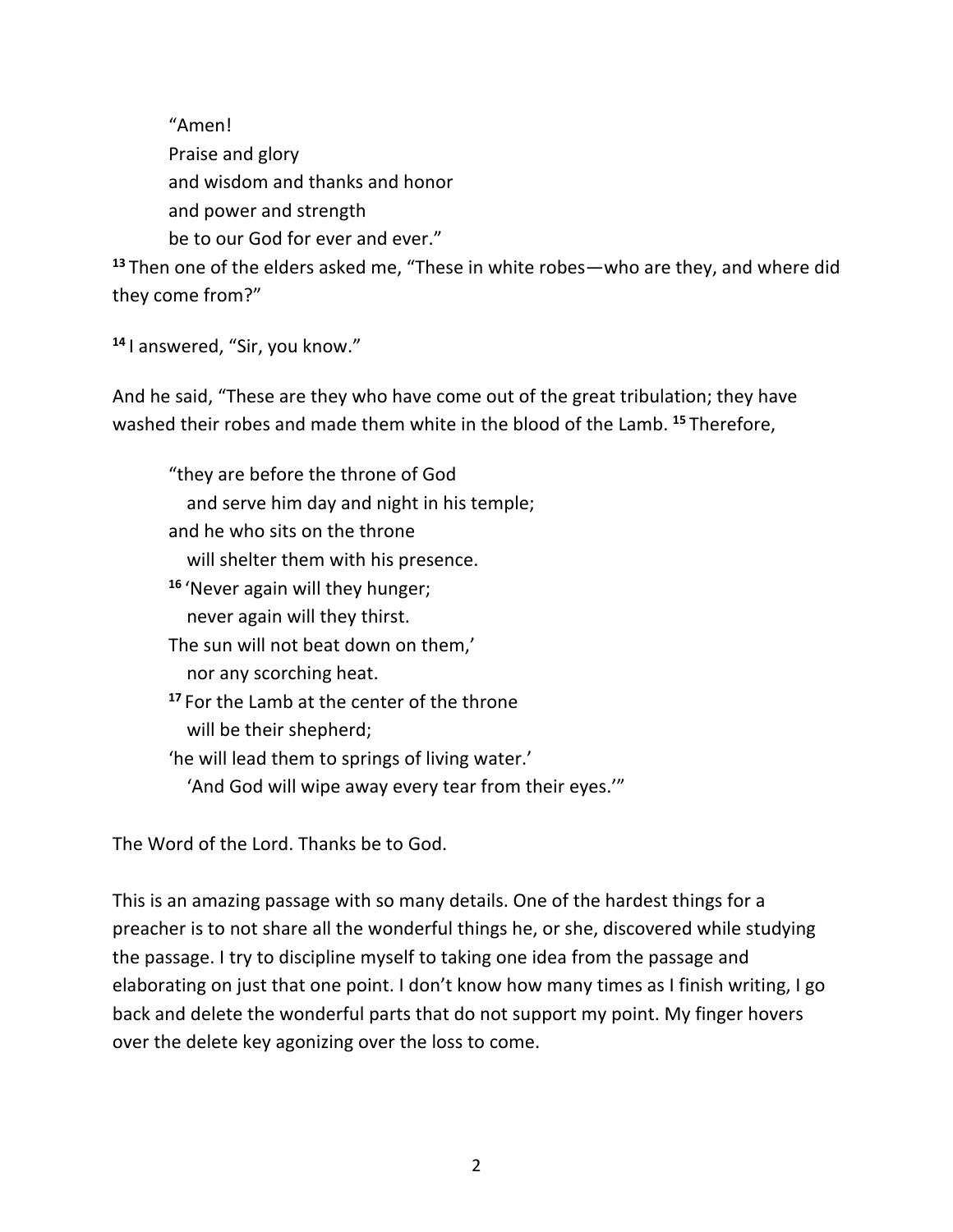This passage was particularly difficult because of all the wonderful details. So wonderful, that instead of deleting all the wonderful details, I changed the point of my sermon so I could include all the wonderful concepts in this passage.

For example: did you notice the palm branches? I wonder as John saw those palm branches, he thought about that day when Jesus rode into Jerusalem before his crucifixion and people took palm branches to praise his name. I wonder if he thought about how different this crowd in heaven was from the crowd that day in Jerusalem. The earthly crowd turned against Jesus; this great multitude in heaven will praise the Lamb forever. In our worship services, we praise God week and after week just like the multitudes in heaven.

Or, how about the detail of the white robes worn by the multitudes, which our choir demonstrates every Sunday. These white robes have been washed in the blood of the Lamb. Last Tuesday during staff devotions as we looked at this passage, one of the staff asked if something is washed in blood how can it turn white.

It is an image I demonstrated during the children's sermon with a snowflake. A snowflake develops around a piece of dust. It is not pure white. But scripture (Psalm 51) says when we confess our sins, we are made whiter than snow. The piece of just is removed.

Throughout scripture, blood cleanses. The multitude have been made whiter than snow from the blood of the Lamb. In our worship services here at Valley, we have confession admitting that we are washed in the blood of the Lamb and receive cleansing and forgiveness – just like the multitudes in the worship service in heaven.

Or, how about other details of the Multitude. Besides dressed in white, there are so many that no one could count them. There is every nation, tribe, people and language.

I wrote in an email blast weeks ago of attending an Easter Vigil in a Catholic Church in Tucson. As a white person, I was in the minority. The service was expressed in four languages: Native American, Spanish, French, English – the languages of the congregation.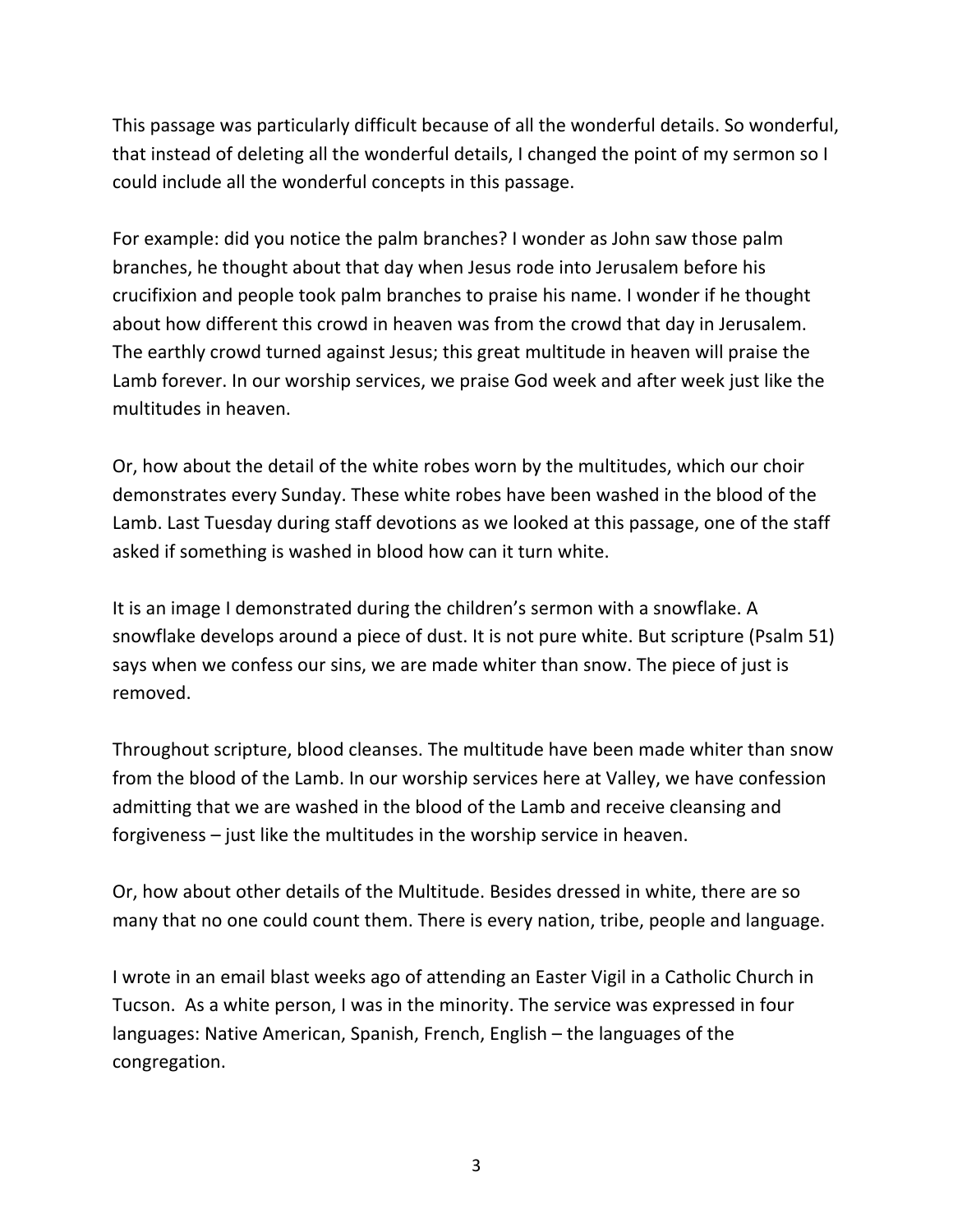It was a glimpse of heaven, that multitude from every nation and people and language. I heard someone say if you are uncomfortable around people who are not like you, heaven will be a difficult place.

Then there is the tribulation detail. Revelation was written to Christians who were being persecuted for their faith. It was written to encourage them. Imagine how this chapter encouraged those who were suffering for Christ – to know that someday they will be part of the great multitude around the throne, and the promise that they will be protected by the Great Shepherd. They will no longer hunger or thirst, their tears will be wiped away, and they will be given springs of living water.

Imagine what this vision said to John: He had given his life to Christ. John had washed his robe in the blood of the Lamb. John was going through a time of tribulation. This vision would be his reward, too. He would stand in heaven one day waving a palm branch, dressed in a heavenly white robe. And he would no longer hunger or thirst, and God would wipe every tear from his eye.

This is our promise, too. We come on the Sabbath to worship together just like the multitudes in heaven. Just as they received encouragement, how much more for you who have or will or are experiencing tribulation in your life

It is when we come together in worship, as the saints in our passage, we have the assurance that God is still here in this life, that God hasn't left us, that God is our shepherd, too. We don't go to church just for private devotions. We go as part of a congregation. We come together with others to share the hope.

This multitude down through the ages has been called the communion of saints. About twenty-five years ago, a good friend of mine decided to become Catholic (after being a Protestant for many years). She went through hours of instruction, and often, she would share with me what she was learning.

I remember when she learned about the saints. It says in Hebrews 12, we have a cloud of witnesses that encourage us as we run our faith. "We aren't doing this alone," she said. I remember thinking how wonderful to have these saints, these witnesses, who encourage us in our faith walk.